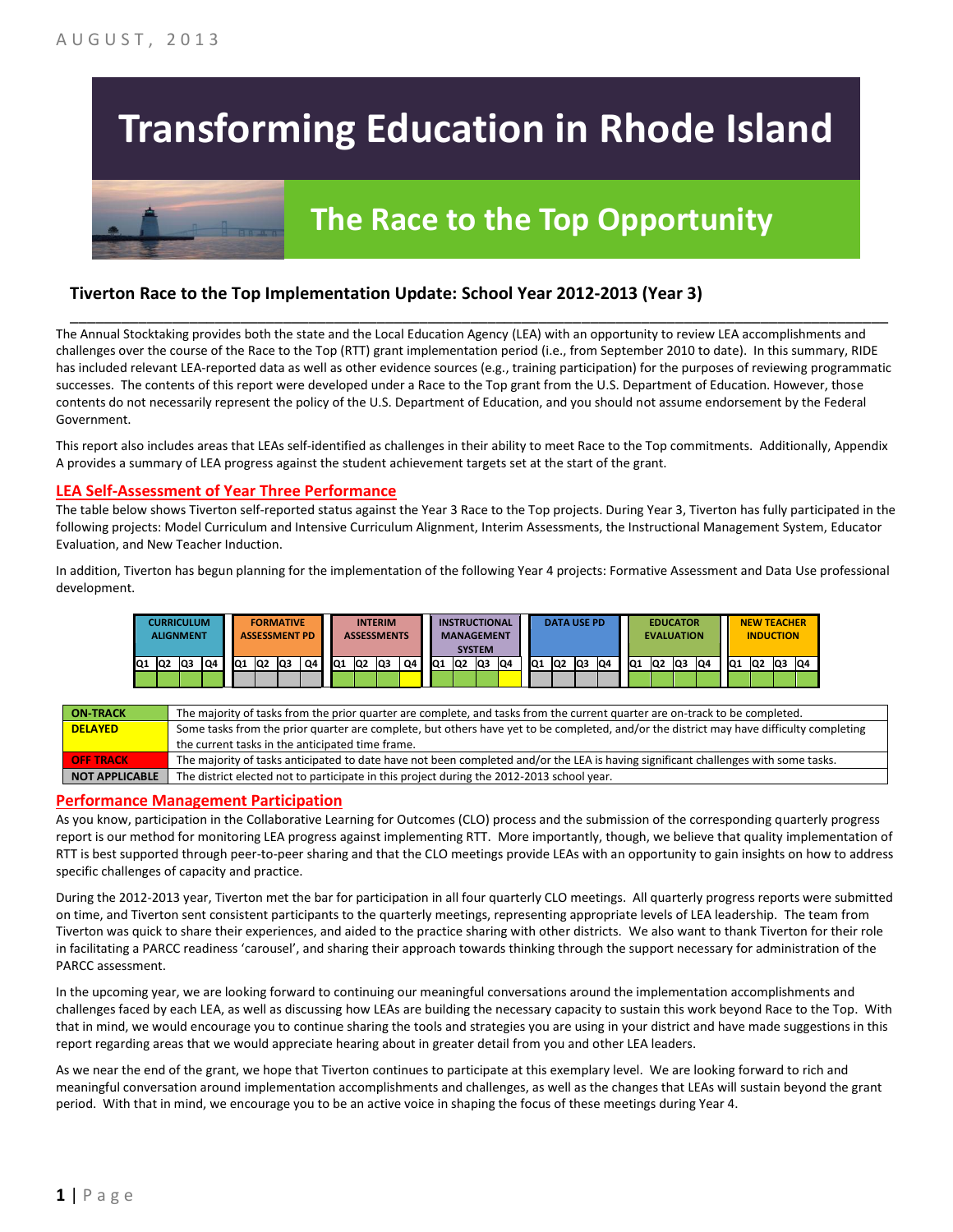#### **System of Support 1: Standards and Curriculum**

Based on the quarterly progress reports submitted by Tiverton, as well as participation in additional applicable activities through the end of the 2012-2013 school year, we have assessed the district as 'on track (green),' 'delayed (yellow),' 'off track/at risk (red)', or 'not applicable (grey) on each of the Year 3 System of Support 1 scope of work tasks for Race to the Top. This assessment is reflected in the table below. Please note that further description of these statuses can be found on page one of this report.

RIDE would like to commend Tiverton on its efforts to expand and deepen educator and administrator knowledge of the Common Core State Standards (CCSS). In its progress reports, Tiverton noted that they have participated in a wide variety of professional development opportunities, including supplemental RIDE training on key instructional shifts such as text complexity, text dependent questions, and vocabulary. The district offered curriculum roll-out training, facilitated by the EBEC and the Dana Center, and in collaboration with Bristol-Warren and Newport. The district also presented to their school committee on the CCSS transition and the video was posted on the district's website. Finally, we would like to thank the district for their participation in the Rhode Island Science Strategic Leadership Team and are pleased to hear that participation in that team was helpful to staff in the district.

Tiverton has made significant progress against implementing a guaranteed and viable curriculum aligned to the new Common Core State Standards. During the 2012-2013 school year, Tiverton aligned new and existing resources to the K-12 science curriculum. Teachers at some grade levels began integrating CCSS exemplar informational text with their science instruction, as appropriate. The district, in partnership with neighboring districts, RIDE, and the Dana Center, developed an aligned K-12 math and ELA curriculum. While the district noted that adoption of the ELA curriculum has been delayed, they indicated that they are on-track to implement the math curriculum in September 2013. A LiveBinder with professional development and instructional resources was developed to support educators in the transition.

RIDE is also pleased to note that Tiverton was awarded supplemental grant funding to complete a two year professional learning community focused on scientific literacy with Portsmouth and Bristol-Warren. We also applaud the district for starting conversations around key skills necessary for PARCC, such as keyboarding, and examined PARCC release items and sample lessons to ensure alignment.

We commend Tiverton on their work in this area, and are happy to hear that Tiverton has found access to expertise in other district's valuable. We look forward to hearing about additional opportunities that Tiverton has created for further collaboration within their district and across the southern districts.

|                                                                                                                                                                                                                                                           | Year 3:SY12-13 |                                         |                                         |                |  |  |  |
|-----------------------------------------------------------------------------------------------------------------------------------------------------------------------------------------------------------------------------------------------------------|----------------|-----------------------------------------|-----------------------------------------|----------------|--|--|--|
| Intensive Curriculum Alignment and Model Curriculum Development                                                                                                                                                                                           | Q <sub>1</sub> | Q <sub>2</sub>                          | Q <sub>3</sub>                          | Q <sub>4</sub> |  |  |  |
| Develop and communicate a multi-year Transition Plan for the Common Core State Standards implementation, including clear<br>expectations for school level transition benchmarks and a plan for developing a curriculum aligned to the CCSS in grades K-12 |                | Modify as Modify as Modify as<br>needed | needed                                  | needed         |  |  |  |
| ldentify opportunities for educators to work collaboratively to deepen understanding of CCSS (e.g. Common Planning Time, grade<br>level team, department meetings, faculty meetings)                                                                      |                | Modify as Modify as Modify as<br>needed | needed                                  | needed         |  |  |  |
| Create implementation plan, including the identification of aligned resources, to support roll out of new curricula                                                                                                                                       |                | needed                                  | Modify as Modify as Modify as<br>needed | needed         |  |  |  |
| Develop curriculum aligned to the Common Core State Standards, including participation in Dana Center curriculum writing and<br>leadership sessions (if applicable)                                                                                       |                | x                                       | $\mathbf{v}$<br>x                       |                |  |  |  |

\*Please note: the 'x' in the above table represents the anticipated completion timeline set by RIDE, not when the district completed the task. Additionally, for further clarification on the *criteria used to select each status, consult the description on page one of this report.*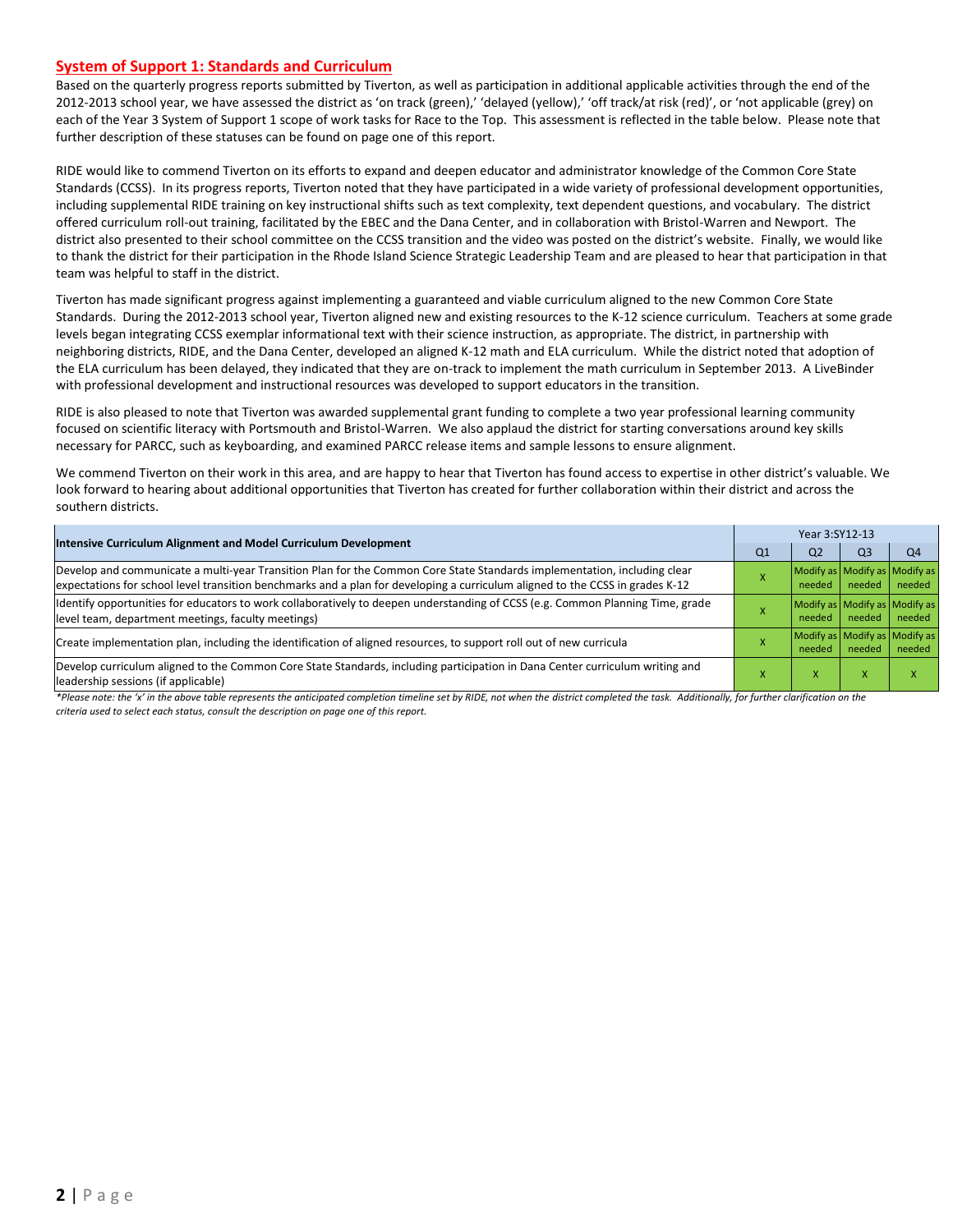#### **System of Support 2: Instructional Improvement Systems**

During the 2012-2013 school year, Tiverton chose to implement one of the four Race to the Top projects in System of Support 2 (Interim Assessments and the Instructional Management System). Based on the quarterly progress reports submitted by Tiverton, as well as participation in additional applicable activities through the end of the 2012-2013 school year, we have assessed the district on each of the Year 3 scope of work tasks for those applicable projects.

Tiverton administered the Interim Assessments in both ELA and math to grades K-4 and selected grades at the secondary level in both the fall and winter. RIDE is pleased to note that, in their quarterly progress update report, Tiverton indicated that many of the teachers in the district felt that the assessments were worthwhile and provided them with an opportunity to see items that exemplify the rigor anticipated with the PARCC assessment. Additionally, it gave students the opportunity to experience online testing. While the district did not participate in the spring assessment, we hope that they will continue to explore how the interim assessments can help prepare their students for the upcoming PARCC assessment.

In addition to configuring the Instructional Management System (IMS) to provide educator access to the Interim Assessments, the district also attended training on the Exceed RtI platform. In their quarterly progress update report, Tiverton noted that they while they have started implementing Exceed, they need additional support and coaching to fully utilize all of the features.

Tiverton is on-track to participate in the Data Use professional development and the formative assessment professional development modules in the upcoming 2013-2014 school year. In their quarterly progress update report, the district indicated that they will identify teacher cohort groups who will participate in the formative assessment professional development modules, and will begin a more gradual implementation starting fall 2013. In preparation for their participate in the Data Use professional development series, the district has identified school data leadership team participants, and has solidified the training dates in coordination with RIDE.

In the upcoming CLO sessions, we look forward to hearing about the Tiverton's plans for implementing new initiatives, or deepening engagement in initiatives implemented during the 2012-2013 school year. Additionally, looking ahead towards the PARCC assessment, we hope to hear more from districts about how these initiatives are supporting their transition to the common core.

| Interim Assessments (accessed via the Instructional Management System)                                                                                                                  | Year 3:SY12-13    |                        |                               |    |  |  |
|-----------------------------------------------------------------------------------------------------------------------------------------------------------------------------------------|-------------------|------------------------|-------------------------------|----|--|--|
|                                                                                                                                                                                         | Q1                | Q <sub>2</sub>         | O <sub>3</sub>                | Q4 |  |  |
| Develop protocols or expectations regarding the use of interim assessment to inform instruction including timelines for<br>administration and process for scoring and reporting results |                   |                        |                               |    |  |  |
| Send LEA-determined facilitators to RIDE provided training on both the Fixed-Form assessment tool and the test-building tool                                                            | <b>Fixed Form</b> | Test<br><b>Builder</b> |                               |    |  |  |
| Train of educators in the LEA on the administration and use of interim assessments utilizing RIDE-trained facilitators                                                                  |                   | X                      |                               |    |  |  |
| Administration of Interim Assessments in selected grades and content area(s)                                                                                                            | $1st$ Fixed       | 2 <sup>nd</sup> Fixed  | 3 <sup>rd</sup> Fixed         |    |  |  |
|                                                                                                                                                                                         |                   |                        | Form Test Form Test Form Test |    |  |  |

| <b>Instructional Management System (IMS)</b>                                                                                                                                                              |                                         | Year 3:SY12-13 |                |                |  |  |  |
|-----------------------------------------------------------------------------------------------------------------------------------------------------------------------------------------------------------|-----------------------------------------|----------------|----------------|----------------|--|--|--|
|                                                                                                                                                                                                           | Q1                                      | Q <sub>2</sub> | Q <sub>3</sub> | Q <sub>4</sub> |  |  |  |
| Designate an LEA data steward to support decision making around data collections and systems implementation and to provide input<br>and feedback on data initiatives through designated representatives   | As needed As needed As needed As needed |                |                |                |  |  |  |
| Maintain data quality standards of local student information systems and upload local assessment data and program information as<br>required by RIDE in a timely manner                                   |                                         | $\lambda$      | ⋏              |                |  |  |  |
| Following RIDE training, LEA Administrative Users and LEA Trainers configure the IMS for educator use and to provide end users with<br>access and training needed to utilize the IMS for daily activities |                                         | x              | A              |                |  |  |  |
| Deepen the understanding and use of the IMS among all educators                                                                                                                                           |                                         |                | X              |                |  |  |  |

| [Formative Assessment Professional Development Modules (accessed via the Instructional Management System)        |                |                | Year 3:SY12-13          |         |  |  |  |
|------------------------------------------------------------------------------------------------------------------|----------------|----------------|-------------------------|---------|--|--|--|
|                                                                                                                  | Q <sub>1</sub> | Q <sub>2</sub> | Q <sub>3</sub>          |         |  |  |  |
| ldentify facilitators who will support the implementation of formative assessment practices in daily instruction |                |                |                         | SY13-14 |  |  |  |
| Coordinate participation of educators in training modules and communities of practice                            | SY12-13        |                | SY12-13 SY12-13 SY13-14 |         |  |  |  |

| 'Data Use' Professional Development                                                                                                           | Year 3:SY12-13 |                |                |        |  |  |
|-----------------------------------------------------------------------------------------------------------------------------------------------|----------------|----------------|----------------|--------|--|--|
|                                                                                                                                               | Q <sub>1</sub> | Q <sub>2</sub> | Q <sub>3</sub> | Q4     |  |  |
| In coordination with RIDE, select 'Data Use' training dates for each cohort of schools, as applicable                                         |                |                |                | Year 2 |  |  |
| Identify and provide RIDE with the leadership team members from each school who will participate in Year 2 training cohorts, as<br>applicable |                |                |                | Year 2 |  |  |
| Following 'Data Use' professional development, identify district and school practices to sustain and deepen data use and<br>collaboration     | Year 1         | Year:          | Year:          | Year 1 |  |  |

\* Please note that, for this project, 'year 1' refers to cohort 1 taking place during the 2012-2013 school year, and 'Year 2' refers to cohort 2 taking place during the 2013-2014 school year.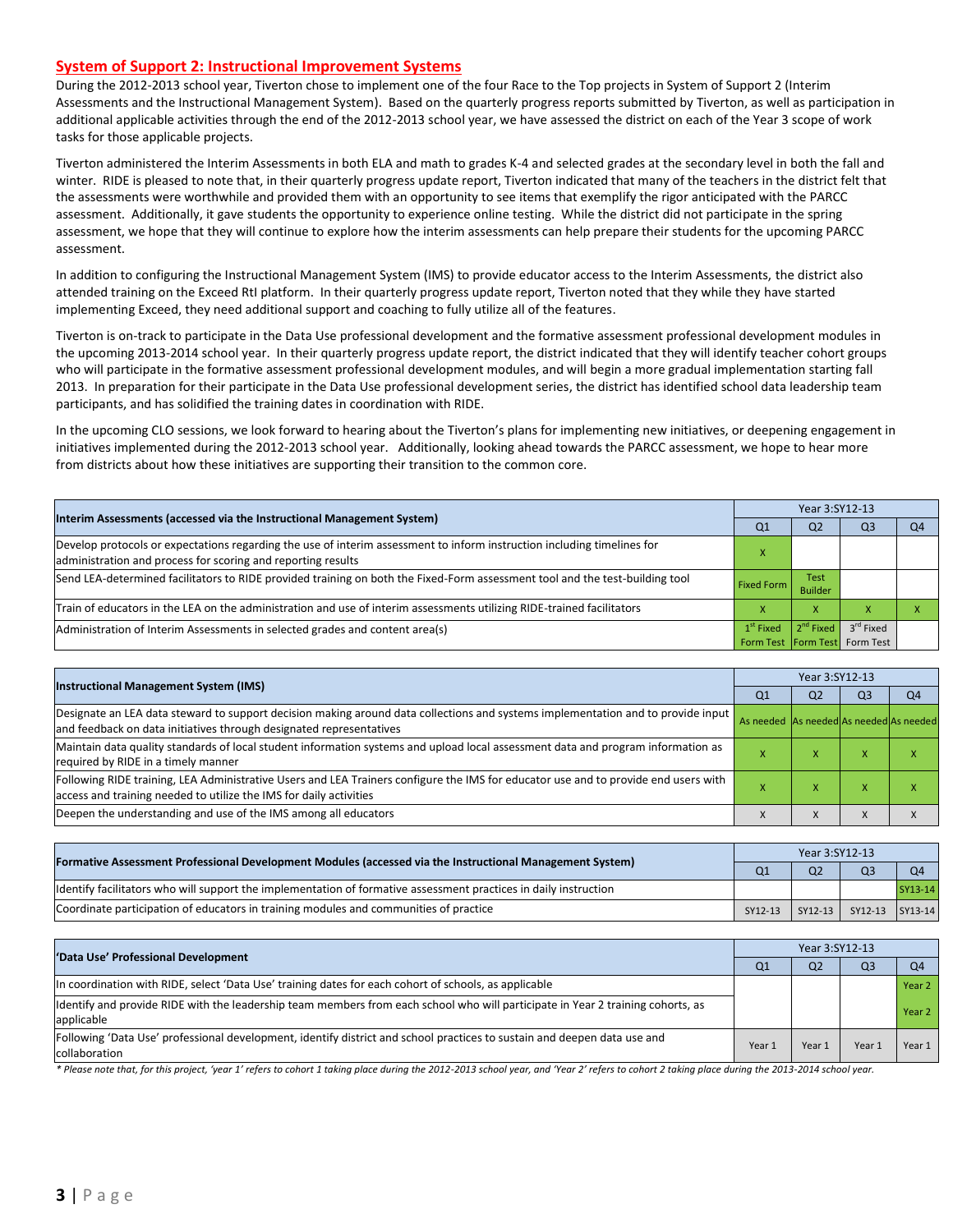#### **System of Support 3: Educator Effectiveness**

During the 2012-2013 school year, Tiverton fully implemented all components of System of Support 3 - the Rhode Island model for teacher and building administrator evaluations; and final effectiveness ratings for all teachers and building administrators have been submitted to RIDE using the Educator Performance and Support System. Based on the quarterly progress reports submitted by Tiverton, as well as participation in additional applicable activities through the end of the 2012-2013 school year, we have assessed the district on each of the Year 3 scope of work tasks for Educator Evaluation.

To support the educator evaluation implementation process, all Tiverton designated evaluators completed training activities for the RI Model. Looking ahead, RIDE would like to remind the district of their responsibility to ensure that all personnel responsible for evaluating both teachers and building administrators participate in applicable training activities.

Due to technical issues, the district was unable to consistently utilize the Educator Performance and Support System (EPSS). We hope that the technical issues that prevented Tiverton from fully using the system will be resolved, and that the district is able to access the support from RIDE needed, so that both teachers and administrators can utilize the system to streamline the evaluation process.

As we enter into the final year of the Race to the Top grant, RIDE encourages Tiverton to continue to engage their CLO peers in thinking about continuous support for evaluation implementation, as well as how evaluation data is being used to identify professional development needs.

| <b>Educator Evaluation</b>                                                                                                                                                                           |                          | Year 3:SY12-13 |                                            |                                  |
|------------------------------------------------------------------------------------------------------------------------------------------------------------------------------------------------------|--------------------------|----------------|--------------------------------------------|----------------------------------|
|                                                                                                                                                                                                      | Q <sub>1</sub>           | Q <sub>2</sub> | Q <sub>3</sub>                             | Q <sub>4</sub>                   |
| Participate in educator evaluation model design, development and refinement feedback opportunities                                                                                                   | x                        | x              | x                                          | X                                |
| Identify District Evaluation Committee members, responsible for monitoring the implementation of the system and providing<br>recommendations to LEA leadership teams                                 |                          |                |                                            | X                                |
| ldentify individuals who will serve as primary and, if applicable, secondary/complementary evaluators                                                                                                |                          |                |                                            | X                                |
| Send all required evaluators to RIDE-provided evaluator training on model; Send evaluators and system administrators to training on<br>the Educator Performance Support System (EPSS) data system    |                          |                | Mid-year<br>half-day<br>training           | Mid-year<br>half-day<br>training |
| Examine LEA Policies and Contracts for Challenges; where applicable, consider memorandums of understanding or contract renewal<br>language which will support district implementation of evaluations |                          | x              | X                                          | X                                |
| Create a plan for the appropriate use of funds to support implementation of educator evaluation system                                                                                               |                          |                |                                            | X                                |
| Complete required components of RI Model for educator and building administrator evaluations                                                                                                         | <b>SLOs and</b><br>Goals | Midyear        | Midyear<br>Conference Conference Summative | <b>EOY Report</b><br>&<br>rating |
| Submit evaluation data and documentation (e.g. component and summative level ratings, verified rosters); provide other requested<br>information to support RIDE research and system improvement      | X                        | x              | X                                          | X                                |
| Use Evaluation Data to identify individual and school/district-wide professional development needs and act on those needs                                                                            |                          |                | X                                          | X                                |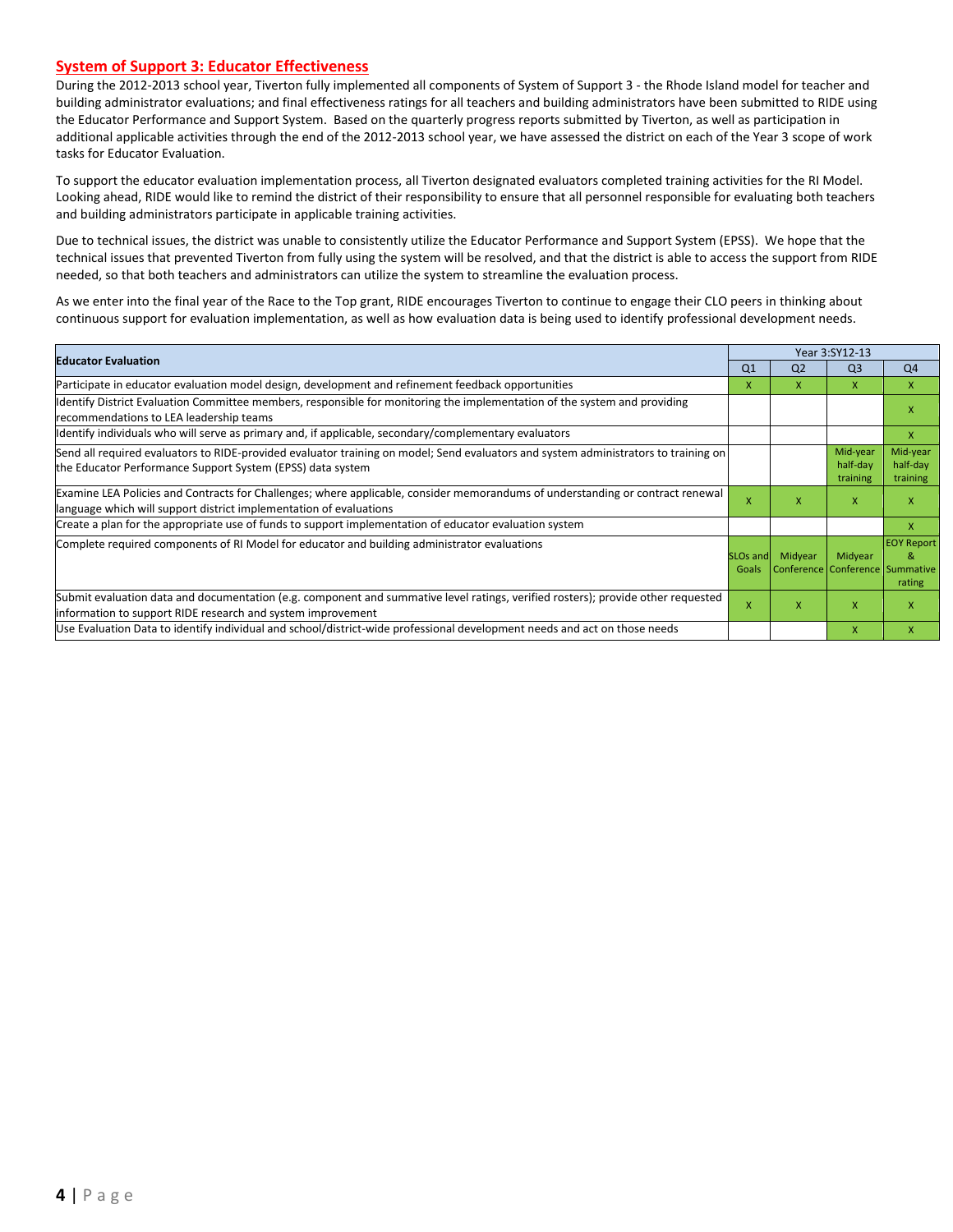#### **System of Support 4: Human Capital Development**

During the 2012-2013 school year, Tiverton participated fully in the Beginning Teacher Induction program. Based on the quarterly progress reports submitted by Tiverton, as well as participation in additional applicable activities through the end of the 2012-2013 school year, we have assessed the district on each of the Year 3 scope of work tasks for Beginning Teacher Induction. Additionally, Tiverton has continued their utilization of SchoolSpring for recruitment of staff on an as needed basis.

During the 2012-2013 school year, all applicable beginning teachers in Tiverton were supported by RIDE-trained induction coaches. In their quarterly progress update reports, the district noted that they were looking to integrate existing mentoring practices and the induction program so as to make it a more comprehensive plan for beginning teacher support.

In the upcoming CLO sessions, RIDE looks forward to engaging in a deeper conversation around continuing to provide data-driven induction support to beginning teachers. We also hope to hear more from Tiverton and other LEAs about the revisions that they have made to their hiring policies, timelines, and processes in order to support broader human capital initiatives including recruitment of highly qualified and diverse candidates.

| <b>Beginning Teacher Induction</b>                                                                                                                                                       |    | Year 3:SY12-13 |                |                |  |  |  |
|------------------------------------------------------------------------------------------------------------------------------------------------------------------------------------------|----|----------------|----------------|----------------|--|--|--|
|                                                                                                                                                                                          | Q1 | Q <sub>2</sub> | Q <sub>3</sub> | Q <sub>4</sub> |  |  |  |
| If applicable, recommend potential Induction Coaches to RIDE                                                                                                                             |    |                |                |                |  |  |  |
| Review and revise hiring policies, timelines and processes in order to support appropriate and timely projections for anticipated hires<br>requiring induction coach services            |    |                |                |                |  |  |  |
| Provide RIDE with list of beginning teachers who will receive Induction Coach support in a timely manner in order to ensure that all<br>beginning teachers have coaching                 | ж  |                |                |                |  |  |  |
| Participate in RIDE-provided information opportunities in order to learn about induction coach program                                                                                   |    |                |                |                |  |  |  |
| Provide feedback to RIDE on the development and integration of existing mentorship programs into a sustainable, instructionally-<br>focused state or district-wide Induction Coach model |    |                |                |                |  |  |  |

The contents of this report were developed under a Race to the Top grant from the U.S. Department of Education. However, those contents do not necessarily represent the policy of the U.S. Department of Education, and you should not assume endorsement by the Federal Government.